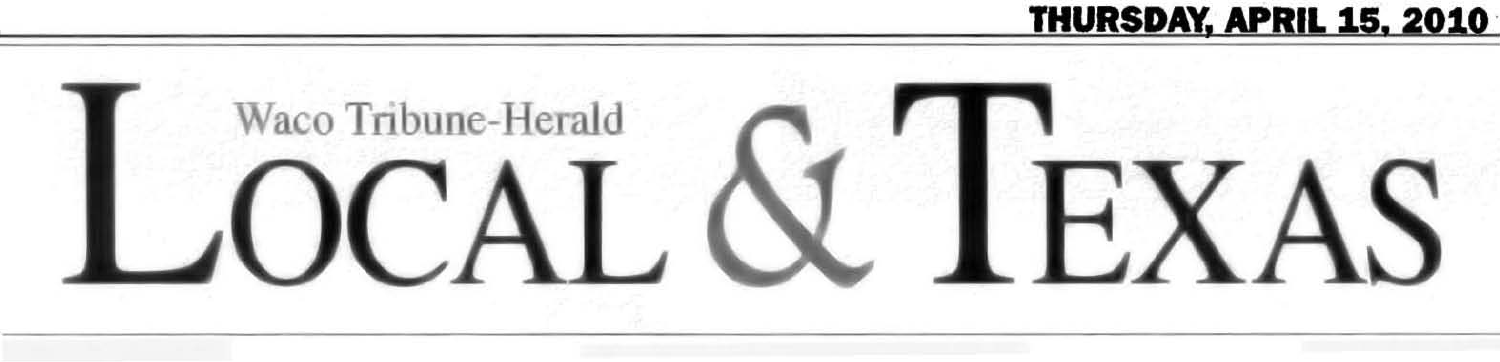# **IN THE SPOTLIGHT, AGAIN**

**BU professorMarks nets honor for research in evolutionary informatics**



**Marks** 

By Tim Woods Tribune-Herald staff writer

 $\sum_{\substack{\text{Distinguished Professor of elec-}}}\n\begin{minipage}{0.9\linewidth} \noindent \text{Distinguished Professor of elec-} \quad \text{Distinguished and computer engineering} \quad \text{Difolds himself in the sorting.} \quad \text{Difolds, but it is not a more generalization of the application.} \quad \text{Difolds, but it is not a more generalization of the application.} \quad \text{Difolds, but it is not a more generalization of the application.} \quad \text{Difolds, but it is not a more generalization of the application.} \quad \text{Difolds, but it is not a more generalization of the application.} \quad \text{Difolds, but it is not a more generalization of the application.} \quad \text{Difolds, but it is not a more$ Disting uished Professor of elec-**A** trical and computer engineering. once again finds himself in the spotlight.

Less than three years ago, Marks was at the center of an intelligent design-related controversy at the school. .

But Marks now is being honored for his work, notably his research in the area of evolutionary informatics.

CollegeCrunch.org, a college resource Web site, named Marks as one of "the 20" most brilliant Christian professors."

CollegeCrunch said professors included on the list "shine brightly among their beers as towering figures in the academic world."

Included are professors from such renowned universities as Johns Hopkins, Harvard, Notre Dame, Princeton, Rice, Stanford, Cambridge and Oxford. The list was limited to professors in Englishspeaking countries.

Marks said he was humbled by his inclusion on the list.

"For the record, I don't deserve this," he said. "But'1have lower back pain and don't deserve that, either."

Ian Gravagne, a tenured electrical and computer engineering professor at Baylor, disagrees with Marks' self-assessment.

"This list would simply be incomplete without mention of Bob," said Gravagne, who has worked closely with Marks for seven years. "Brilliant: This description is absolutely spot-on.. .. His career spans practically the entire breadth of the fields of electrical engineering, and, what's more, his contributions in those fields are<br>deep and substantial.

"To modify an overused cliché, Bob is a jack of all trades and master of most."

Walter Bradley, Baylor Distinguished Professor of mechanical engineering, also praised Marks' work in areas directly re lated to faith and science, referring to

**see MARKS, Page38**